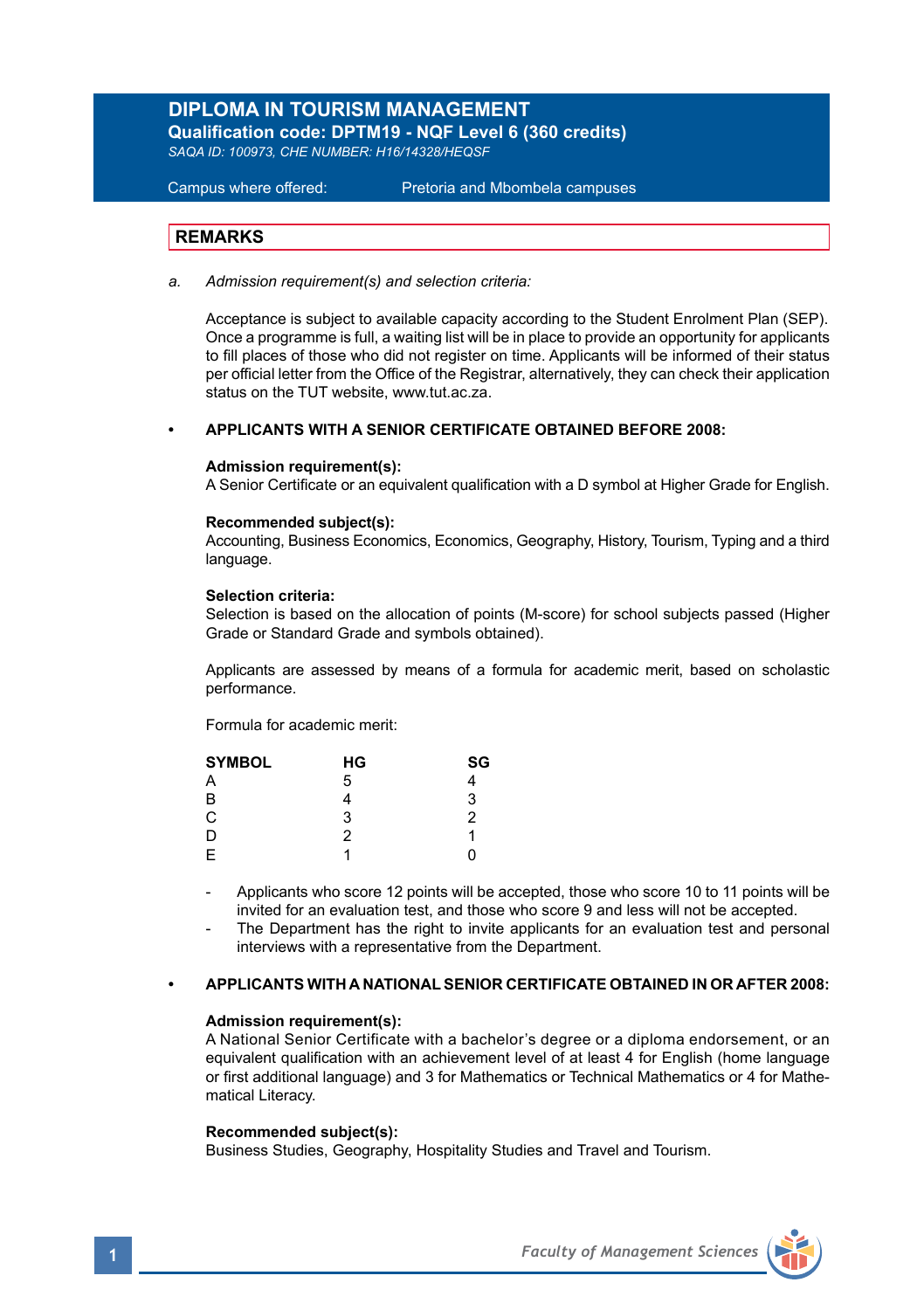### **Selection criteria:**

To be considered for this qualification, applicants must have an Admission Point Score (APS) of at least **22** (excluding Life Orientation).

#### **Assessment procedures:**

Applicants with a final APS of 26 and more will be admitted to the programme. Applicants with a score of 22 to 25 may be invited to do the TUT potential assessment.

### **• APPLICANTS WITH A NATIONAL CERTIFICATE (VOCATIONAL):**

### **Admission requirement(s):**

A National Certificate (Vocational) with a bachelor's degree or a diploma endorsement, with at least 50% for English (home language or first additional language) and 50% for Mathematics or Mathematical Literacy, 50% for Life Orientation (excluded for APS calculation), 60% for any other three compulsory vocational subjects and 50% for the fourth subject.

The certificate must be in any of the following fields: accounting, computer science, economics, finance, hospitality, information technology, management, marketing, office administration or tourism.

#### **Selection criteria:**

To be considered for this qualification, applicants must have an Admission Point Score (APS) of at least **27** (excluding Life Orientation).

- *b. Recognition of Prior Learning (RPL), equivalence and status:* See Chapter 30 of Students' Rules and Regulations.
- *c. Intake for the qualification:* January only.
- *d. Presentation:* Day classes.
- *e. Minimum duration:* Three years.
- *f. Exclusion and readmission:* See Chapter 2 of Students' Rules and Regulations.
- *g. WIL in Tourism Management:* See Chapter 5 of Students' Rules and Regulations.

## **CURRICULUM**

#### **FIRST YEAR**

| <b>CODE</b>    | <b>MODULE</b>                            | <b>NOF-L</b> | <b>CREDIT</b> | <b>PREREQUISITE MODULE(S)</b> |
|----------------|------------------------------------------|--------------|---------------|-------------------------------|
| CAP105X        | Communication for Academic<br>Purposes   | (5)          | (10)          |                               |
| <b>CPL105X</b> | <b>Computer Literacy</b>                 | (5)          | (10)          |                               |
| <b>INI125D</b> | Information Literacy I<br>(block module) | (5)          | (2)           |                               |
| <b>LFI125X</b> | Life Skills I (block module)             | (5)          | (2)           |                               |
| <b>TMK105D</b> | Marketing for Tourism I                  | (5)          | (16)          |                               |
| <b>TRD105D</b> | Tourism Development I                    | (5)          | (24)          |                               |
| <b>TRG105D</b> | Travel and Tourism Geography I           | (5)          | (16)          |                               |
| <b>TRP105D</b> | Travel and Tourism Practice I            | (5)          | (16)          |                               |
| <b>TRT105D</b> | Travel and Tourism Management I          | (5)          | (24)          |                               |
|                | TOTAL CREDITS FOR THE FIRST YEAR:        |              | 120           |                               |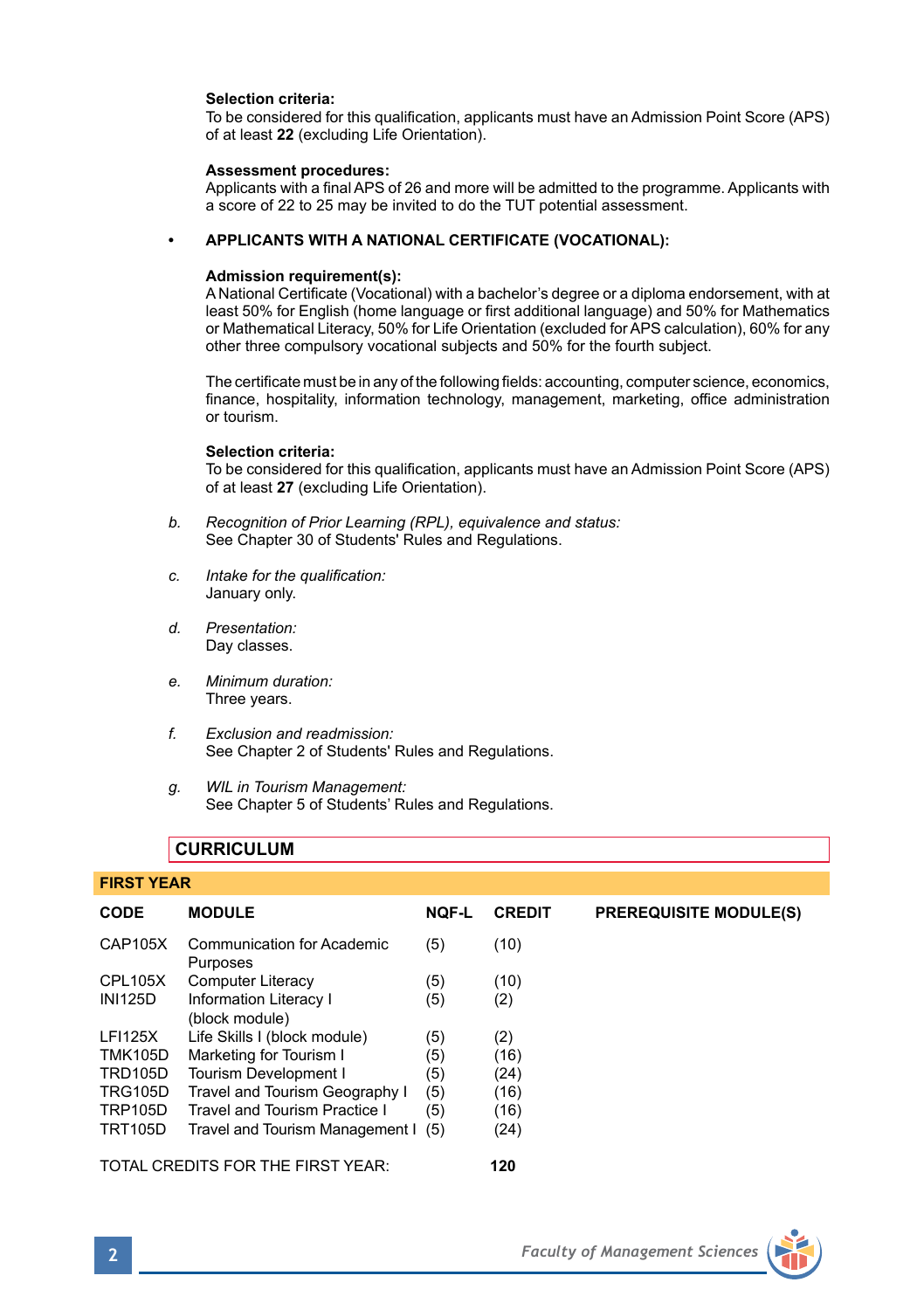| <b>SECOND YEAR</b>                                                   |                                                                                                                                                                                                            |                          |                             |                                                                                                       |  |  |  |
|----------------------------------------------------------------------|------------------------------------------------------------------------------------------------------------------------------------------------------------------------------------------------------------|--------------------------|-----------------------------|-------------------------------------------------------------------------------------------------------|--|--|--|
| CODE                                                                 | <b>MODULE</b>                                                                                                                                                                                              | NOF-L                    | <b>CREDIT</b>               | <b>PREREQUISITE MODULE(S)</b>                                                                         |  |  |  |
| COP206X                                                              | Communication for Occupational<br>Purposes                                                                                                                                                                 | (6)                      | (8)                         | <b>Communication for Academic</b><br>Purposes                                                         |  |  |  |
| <b>TMK206D</b><br><b>TOE215D</b>                                     | Marketing for Tourism II<br><b>Tourism Economics I</b>                                                                                                                                                     | (6)<br>(5)               | (16)<br>(12)                | Marketing for Tourism I                                                                               |  |  |  |
| <b>TRD206D</b><br><b>TRF205D</b>                                     | (second-semester module)<br>Tourism Development II<br>Travel and Tourism Finance I                                                                                                                         | (6)<br>(5)               | (16)<br>(12)                | Tourism Development I                                                                                 |  |  |  |
| <b>TRG206D</b><br><b>TRH215D</b>                                     | Travel and Tourism Geography II<br><b>Travel and Tourism Human</b><br>Resources I (first-semester<br>module)                                                                                               | (6)<br>(5)               | (12)<br>(12)                | Travel and Tourism Geography I                                                                        |  |  |  |
| <b>TRL205D</b><br><b>TRP206D</b>                                     | Law for Tourism I<br>Travel and Tourism Practice II                                                                                                                                                        | (5)<br>(6)               | (16)<br>(16)                | Travel and Tourism Practice I                                                                         |  |  |  |
|                                                                      | TOTAL CREDITS FOR THE SECOND YEAR:                                                                                                                                                                         |                          | 120                         |                                                                                                       |  |  |  |
| <b>THIRD YEAR</b>                                                    |                                                                                                                                                                                                            |                          |                             |                                                                                                       |  |  |  |
| <b>CODE</b>                                                          | <b>MODULE</b>                                                                                                                                                                                              | <b>NOF-L</b>             | <b>CREDIT</b>               | <b>PREREQUISITE MODULE(S)</b>                                                                         |  |  |  |
| <b>TRD306D</b><br><b>TRG306D</b><br><b>TRP306D</b><br><b>TRP316R</b> | <b>Tourism Development III</b><br>Travel and Tourism Geography III<br>Travel and Tourism Practice III<br><b>Travel and Tourism Practice III</b><br>(re-registration) (first- or<br>second-semester module) | (6)<br>(6)<br>(6)<br>(6) | (18)<br>(12)<br>(12)<br>(0) | Tourism Development II<br>Travel and Tourism Geography II<br>Travel and Tourism Practice II           |  |  |  |
| <b>TRT306D</b>                                                       | <b>Travel and Tourism</b><br>Management III                                                                                                                                                                | (6)                      | (18)                        | Tourism Economics I<br>Travel and Tourism Finance I<br><b>Travel and Tourism Human</b><br>Resources I |  |  |  |
| <b>TRX316D</b>                                                       | WIL in Tourism Management<br>(first- or second-semester module)                                                                                                                                            | (6)                      | (60)                        | <b>Travel and Tourism Management I</b>                                                                |  |  |  |
|                                                                      | TOTAL CREDITS FOR THE THIRD YEAR:                                                                                                                                                                          |                          | 120                         |                                                                                                       |  |  |  |
|                                                                      | TOTAL CREDITS FOR THE QUALIFICATION:                                                                                                                                                                       |                          | 360                         |                                                                                                       |  |  |  |

# **MODULE INFORMATION (OVERVIEW OF SYLLABUS)**

The syllabus content is subject to change to accommodate industry changes. Please note that a more detailed syllabus is available at the Department or in the study guide that is applicable to a particular module. On 18 October 2019, the syllabus content was defined as follows:

**C**

### **COMMUNICATION FOR ACADEMIC PURPOSES (CAP105X) 1 X 3-HOUR PAPER** *(Module custodian: Department of Applied Languages)*

A workable knowledge of English is an essential skill for any graduate who is required to conduct themselves successfully in a professional working environment. This module will equip students with the competencies required to compose a selection of written texts related to communicating both internally and externally within a professional environment. In addition, the module includes strategies that are essential for the effective communication in various situations, including small groups to avoid unproductive conflict, a multicultural context, etc. (Total tuition time: not available)

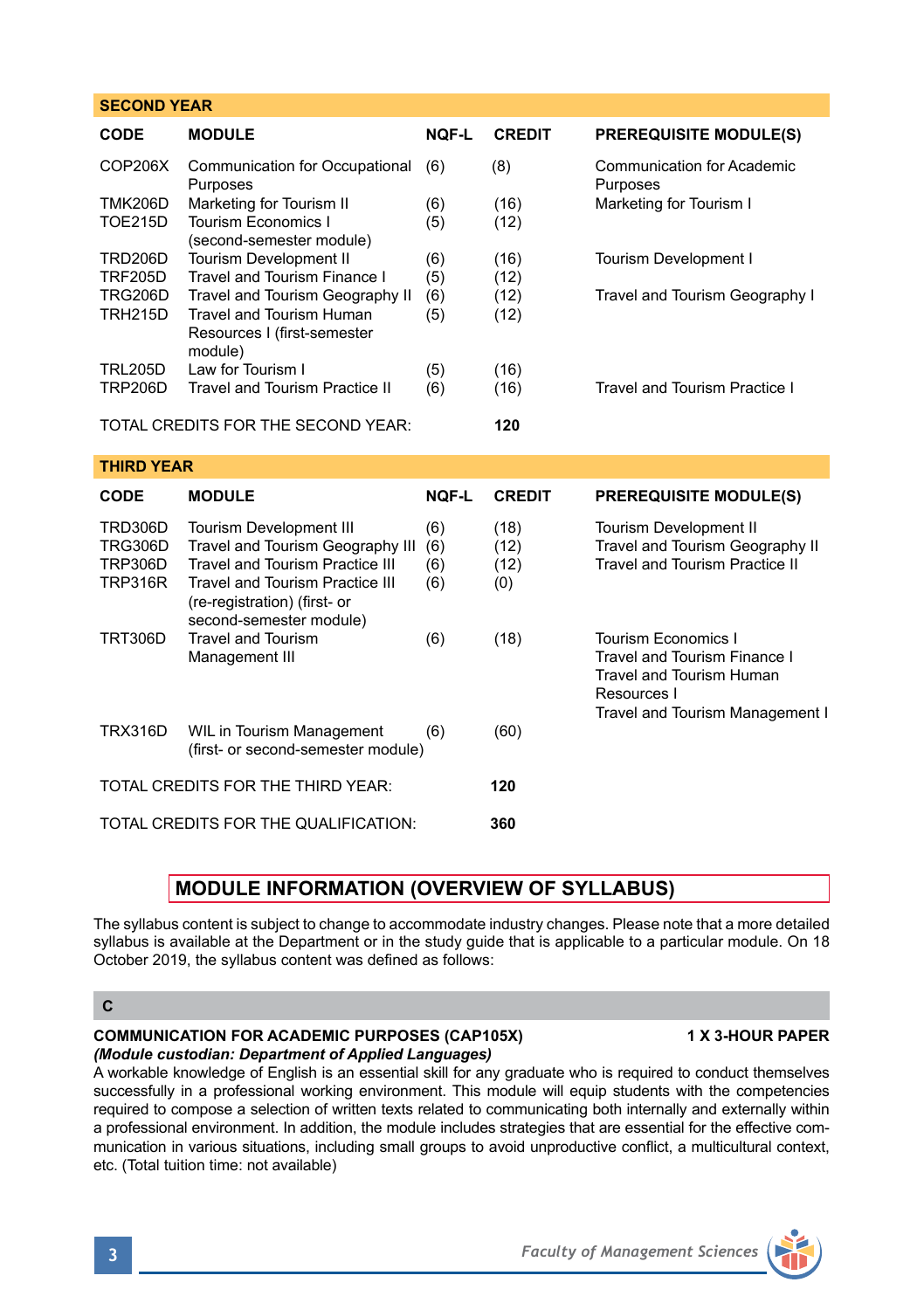# **COMMUNICATION FOR OCCUPATIONAL PURPOSES (COP206X) 1 X 3-HOUR PAPER**

# *(Module custodian: Department of Applied Languages)*

The module is designed to provide students with the skills necessary to engage meaningfully with English in both academic and professional environments. It aims to develop the students' note taking and reading skills, as well as writing skills by exposing them to a selection of written texts related to a specific field of study. On completion, students will have an understanding of the writing process and be able to plan, draft, revise and edit work for clarity, coherence, style and appropriateness. (Total tuition time: not available)

# **COMPUTER LITERACY (CPL105X)** CONTINUOUS ASSESSMENT

# *(Module custodian: End User Computing Unit)*

Students have to acquire foundational knowledge in computing fundamentals, essential digital skills in key applications based on MS Office Suite and network basics (i.e. MS Outlook and Internet). Students will do online exams that are mapped with SAQA. (Total tuition time: not available)

## **I**

## **INFORMATION LITERACY I (INI125D) CONTINUOUS ASSESSMENT**

## *(Module custodian: Directorate of Library and Information Services)*

Introduction of information literacy. Development of a search strategy and application of a search string to search engines and academic databases. Evaluation of information sources. Ethical and legal use of information. (Total tuition time: not available)

## **L**

## **LAW FOR TOURISM I (TRL205D) 1 X 3-HOUR PAPER**

### *(Module custodian: Department of Law)*

This module provides a foundational introduction to South African law, introduction to tourism law, delictual liability in the adventure tourism environment, basic principles of the law of contract, introduction to labour law and the employment relationship, prescriptive labour legislation and managing labour relations in the workplace. (Total tuition time: not available)

## **LIFE SKILLS I (LFI125X) CONTINUOUS ASSESSMENT**

## *(Module custodian: Directorate of Student Development and Support)*

Academic, personal and socioemotional skills development for students in higher education. Personal and social dimensions address: effective planning and self-management (goal setting and time management); Adjusting to university life (student life, diversity and change); Intra- and interpersonal skills development (conflict management, self-esteem, relationship management); Effective living (healthy living, HIV education, substance abuse); Academic dimension addresses: academic skills for university (e.g. critical thinking, creativity, managing assignments and assessments). (Total tuition time: not available)

### **M**

### **MARKETING FOR TOURISM I (TMK105D)** 1 1 X 2-HOUR PAPER

## *(Module custodian: Department of Tourism Management)*

Students are introduced to the basic fundamentals of marketing. The four P's of marketing will create a theoretical framework that will articulate into the development on a detailed marketing plan in Marketing for Tourism II. The four Ps include price, product, place, and promotion. The special nature of tourism services means that the physical evidence, process and people are additional elements of the four Ps. (Total tuition time: not available)

# **MARKETING FOR TOURISM II (TMK206D)** 1 X 2-HOUR PAPER

## *(Module custodian: Department of Tourism Management)*

To prepare student to apply the basic marketing principles in the development of a marketing plan. The marketing plan includes a SWOT analysis; an environmental analysis, marketing objectives; segmentation, targeting, positioning; and a marketing strategy (8 Ps). Techniques used to evaluate the effectiveness of the marketing plan is also addressed. Students will be competent to source and critically analyse information for the development of a marketing plan. (Total tuition time: not available)

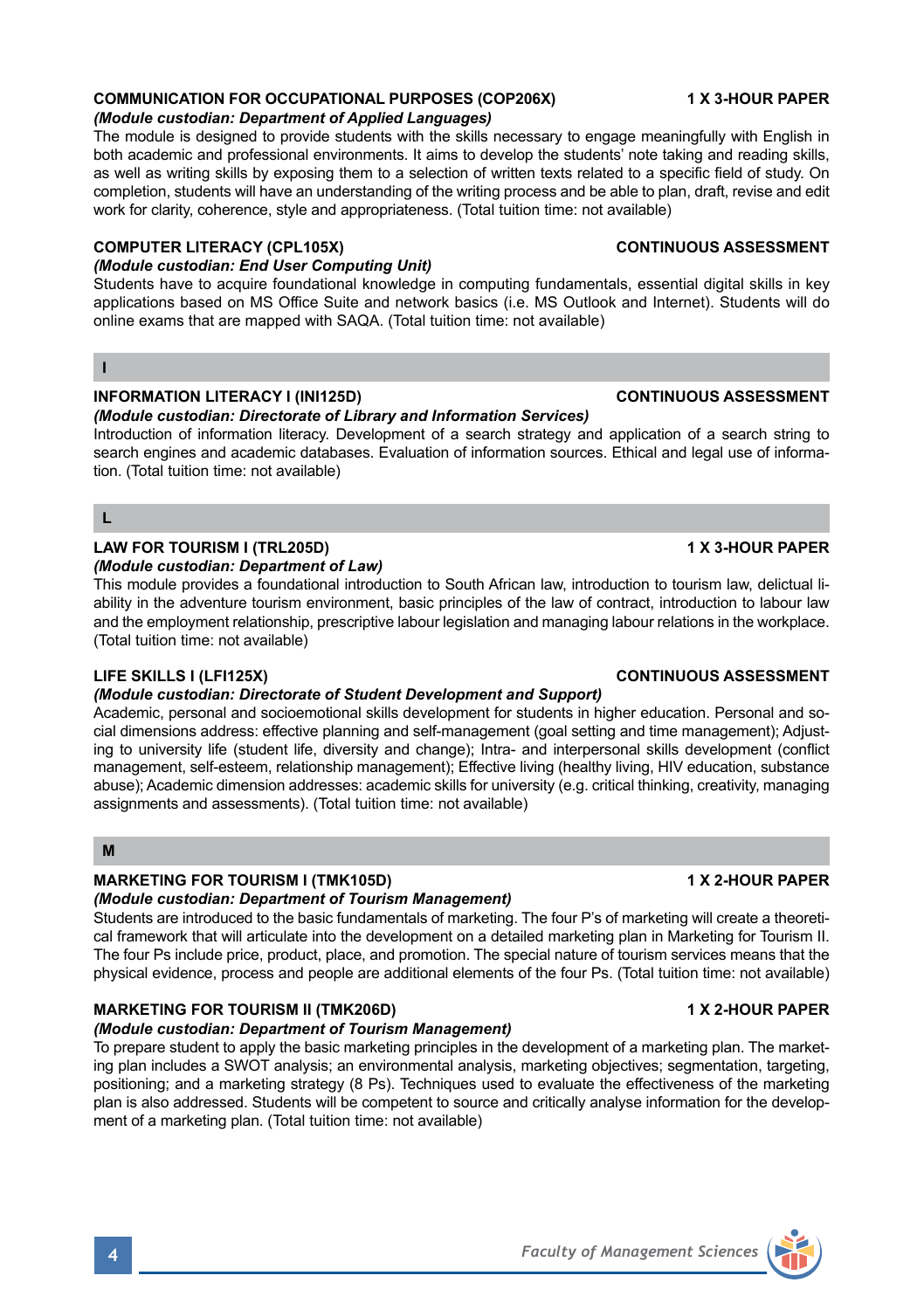# **TOURISM DEVELOPMENT I (TRD105D) 1 X 3-HOUR PAPER**

## *(Module custodian: Department of Tourism Management)*

Students are introduced to the tourism phenomenon. Analysing tourism at a global level, it aims to foster an appreciation of the history and growth of tourism, the diversity of the sector, contemporary issues in tourism and implications for management, in addition to the impacts of tourism on economies, societies and environments. (Total tuition time: not available)

# **TOURISM DEVELOPMENT II (TRD206D) 1 X 2-HOUR PAPER**

## *(Module custodian: Department of Tourism Management)*

Students are introduced to responsible tourism destination planning, development and management in South Africa. Specifically, it addresses economic, social and environmental responsibility at a national, provincial and local level. (Total tuition time: not available)

# **TOURISM DEVELOPMENT III (TRD306D) CONTINUOUS ASSESSMENT**

# *(Module custodian: Department of Tourism Management)*

Students are equipped with the knowledge and skills for effective project management in tourism. It addresses concepts of planning, leading, securing resources and budgeting, in addition to assisting students to appreciate how projects are a major tool for implementing and achieving strategic goals of organisations and tourism sector strategies. (Total tuition time: not available)

# **TOURISM ECONOMICS I (TOE215D) 1 X 2-HOUR PAPER**

# *(Module custodian: Department of Tourism Management)*

To provide students with an understanding of basic tourism patterns and trends to the complexity of a growing tourism industry. It presents clear discussions of tourism and travel services, destination management, sustainability and the impact of tourism on economies, societies and environments. (Total tuition time: not available)

# **TRAVEL AND TOURISM FINANCE I (TRF205D) CONTINUOUS ASSESSMENT**

# *(Module custodian: Department of Tourism Management)*

To enable students to develop a thorough knowledge and understanding of Accounting/Finance which is essential to manage a tourism enterprise. It will encourage students to be confident, independent managers with the focus on a profitable enterprise, and to be critical thinkers. It will cover basic accounting terminology as well as recording of transactions, basic foreign exchange calculations as well as basic budgeting of a tourism business. (Total tuition time: not available)

# **TRAVEL AND TOURISM GEOGRAPHY I (TRG105D) CONTINUOUS ASSESSMENT**

*(Module custodian: Department of Tourism Management)*  A core module designed to foster an appreciation of world-wide travel geography. Travel and Tourism Geography I is primarily concerned with enhancing the students' geographical knowledge and destination appeal of Africa and its neighbouring Indian Ocean islands. (Total tuition time: not available)

# **TRAVEL AND TOURISM GEOGRAPHY II (TRG206D) CONTINUOUS ASSESSMENT**

## *(Module custodian: Department of Tourism Management)*

Students are introduced to world-wide travel geography. Primarily it aims to enhance the students' geographical knowledge and destination appeal of Europe. (Total tuition time: not available)

# **TRAVEL AND TOURISM GEOGRAPHY III (TRG306D) CONTINUOUS ASSESSMENT**

## *(Module custodian: Department of Tourism Management)*

A core module designed to foster an appreciation of world-wide travel geography. Travel and Tourism Geography III is primarily concerned with enhancing the students' geographical knowledge and destination appeal of North and South America, Australia, South America, North America, Middle East and far East. (Total tuition time: not available)

#### **TRAVEL AND TOURISM HUMAN RESOURCES I (TRH215D) 1 X 2-HOUR PAPER** *(Module custodian: Department of Tourism Management)*

Students are introduced to the concept of Human Resource Management, it functions and how it fits into management. Pertaining the context of HRM, entering the work world, what is expected in the work environment, how to grow and maintain employees. (Total tuition time: not available)